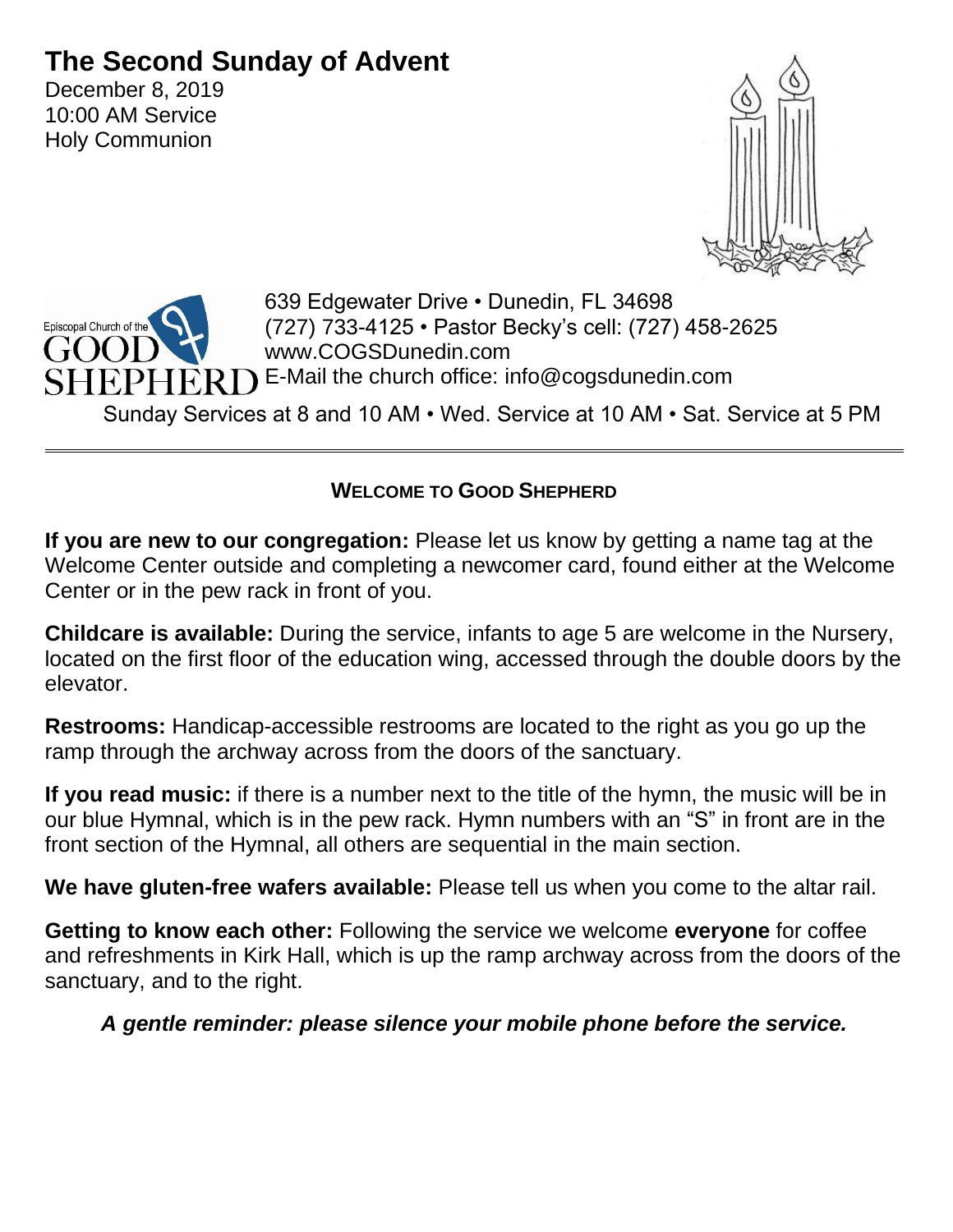#### **GATHERING FOR WORSHIP**

**PRELUDE** *Lo, How a Rose E'er Blooming* J. Brahms

*[During the Prelude, please prepare for worship by observing attentive silence.]*

**LIGHTING THE ADVENT WREATH AND PRAYER**  *[Please stand when the chimes sound, and face the Baptistry in the rear of the sanctuary.]*

| <b>Advent Hymn</b> | O Come, O Come, Emmanuel | H 56, v. 1, 4 |
|--------------------|--------------------------|---------------|
|                    |                          |               |

### *C Come, O come, Emmanuel, and ransom captive Israel, that mourns in lonely exile here until the Son of God appear. Rejoice! Rejoice! Emmanuel shall come to thee, O Israel!*

# **Prayer for the Second Candle of Advent: Love**

P We light the first candle as a symbol of Christ who brings Hope. *[One blue candle is lit.]*

We light the second candle as a symbol of Christ who brings Love. *[2<sup>nd</sup> blue candle is lit.]* 

- L Arise, shine; for your light has come, and the glory of the Lord has risen upon you.
- C **Our God, we come to you today filled with love. We ask your blessing upon us and our mission. In Jesus' name we pray. Amen.**

## a *O come, thou Branch of Jesse's tree, free them from Satan's tyranny that trust thy mighty power to save, and give them victory o'er the grave. Rejoice! Rejoice! Emmanuel shall come to thee, O Israel!*

| <b>GATHERING HYMN</b> | Prepare the Way, O Zion | H 65 |
|-----------------------|-------------------------|------|

*A**Prepare the way, O Zion, your Christ is drawing near! Let every hill and valley a level way appear. Greet One who comes in glory, foretold in sacred story. Oh, blest is Christ that came in God's most holy name.*

> *He brings God's rule, O Zion; he comes from heaven above. His rule is peace and freedom, and justice, truth, and love. Lift high your praise resounding, for grace and joy abounding. Oh, blest is Christ that came in God's most holy name.*

*Fling wide your gates, O Zion; your Savior's rule embrace. His tidings of salvation proclaim in every place. All lands will bow before him, their voices will adore him. Oh, blest is Christ that came in God's most holy name.*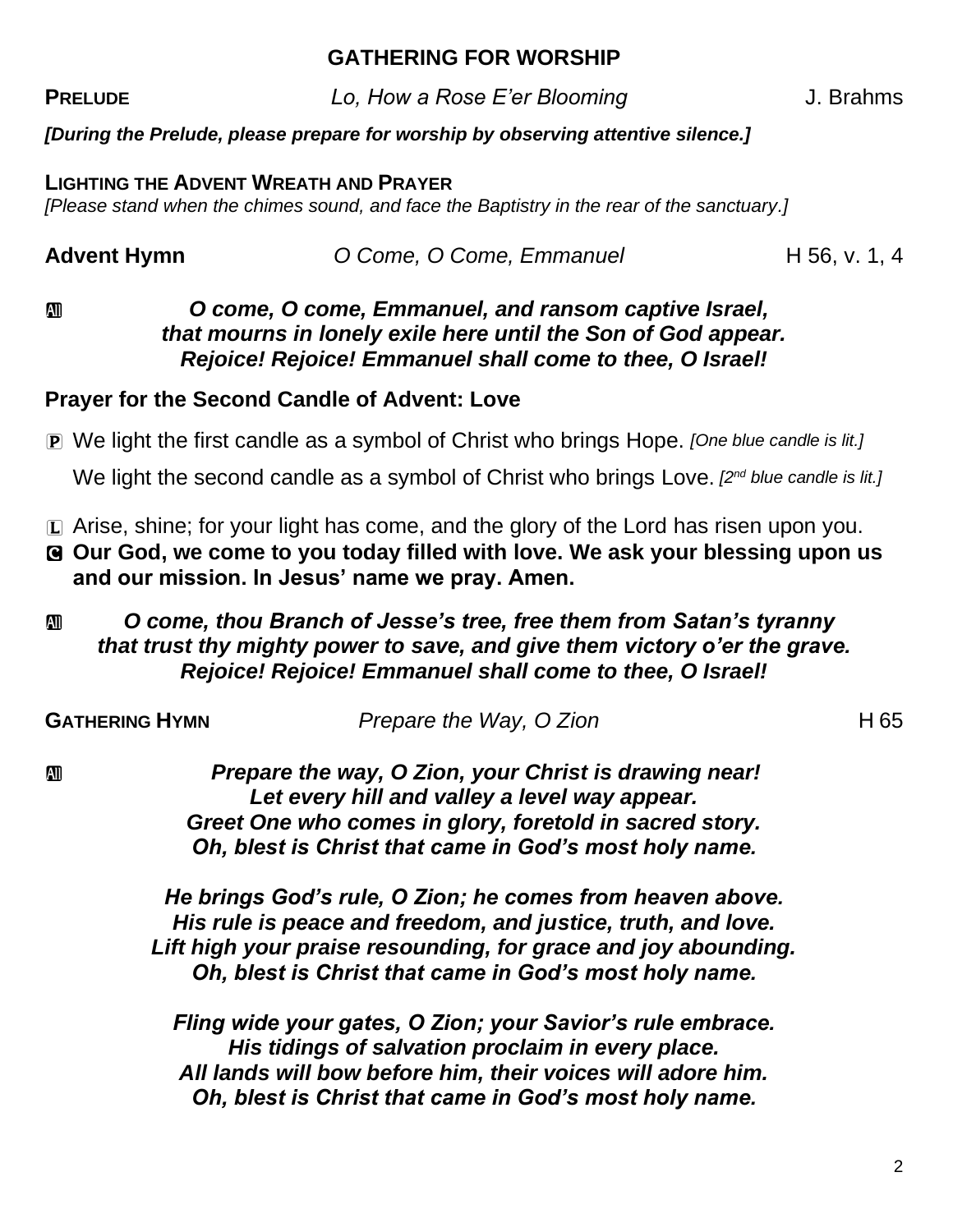#### **WELCOME AND ANNOUNCEMENTS**

*[Please be seated.]*

#### **MISSION MOMENT**

#### **ACCLAMATION**

*[Please stand.]*

P Blessed be God: Father, Son, and Holy Spirit.

C **And blessed be his kingdom, now and for ever. Amen.**

**COLLECT FOR PURITY**

a **Almighty God, to you all hearts are open, all desires known, and from you no secrets are hid: Cleanse the thoughts of our hearts by the inspiration of your Holy Spirit, that we may perfectly love you, and worthily magnify your holy Name; through Christ our Lord. Amen.**

**COLLECT OF THE DAY**

- P The Lord be with you.
- C **And also with you.**
- P Let us pray… Stir up our hearts, Lord God, to prepare the way of your only Son. By his coming nurture our growth as people of repentance and peace; through Jesus Christ, our Savior and Lord, who lives and reigns with you and the Holy Spirit, one God, now and forever.
- C **Amen.**

# **WORD OF GOD**

**THE READINGS:** Isaiah 11:1–10 • Psalm 72:1–7, 18–19 • Romans 15:4–13 • Luke 3:2–14 *[Please be seated.]*

# **The First Reading**

L *The First Reading is taken from Isaiah, chapter* 

A shoot will grow up from the stump of Jesse; a branch will sprout from his roots. The Lord's spirit will rest upon him, a spirit of wisdom and understanding, a spirit of planning and strength, a spirit of knowledge and fear of the Lord. He will delight in fearing the Lord. He won't judge by appearances, nor decide by hearsay. He will judge the needy with righteousness, and decide with equity for those who suffer in the land. He will strike the violent with the rod of his mouth; by the breath of his lips he will kill the wicked. Righteousness will be the belt around his hips, and faithfulness the belt around his waist.

The wolf will live with the lamb, and the leopard will lie down with the young goat; the calf and the young lion will feed together, and a little child will lead them. The cow and the bear will graze. Their young will lie down together, and a lion will eat straw like an ox. A nursing child will play over the snake's hole; toddlers will reach right over the serpent's den.

They won't harm or destroy anywhere on my holy mountain. The earth will surely be filled with the knowledge of the Lord, just as the water covers the sea.

On that day, the root of Jesse will stand as a signal to the peoples. The nations will seek him out, and his dwelling will be glorious.

- L The Word of the Lord
- C **Thanks be to God.**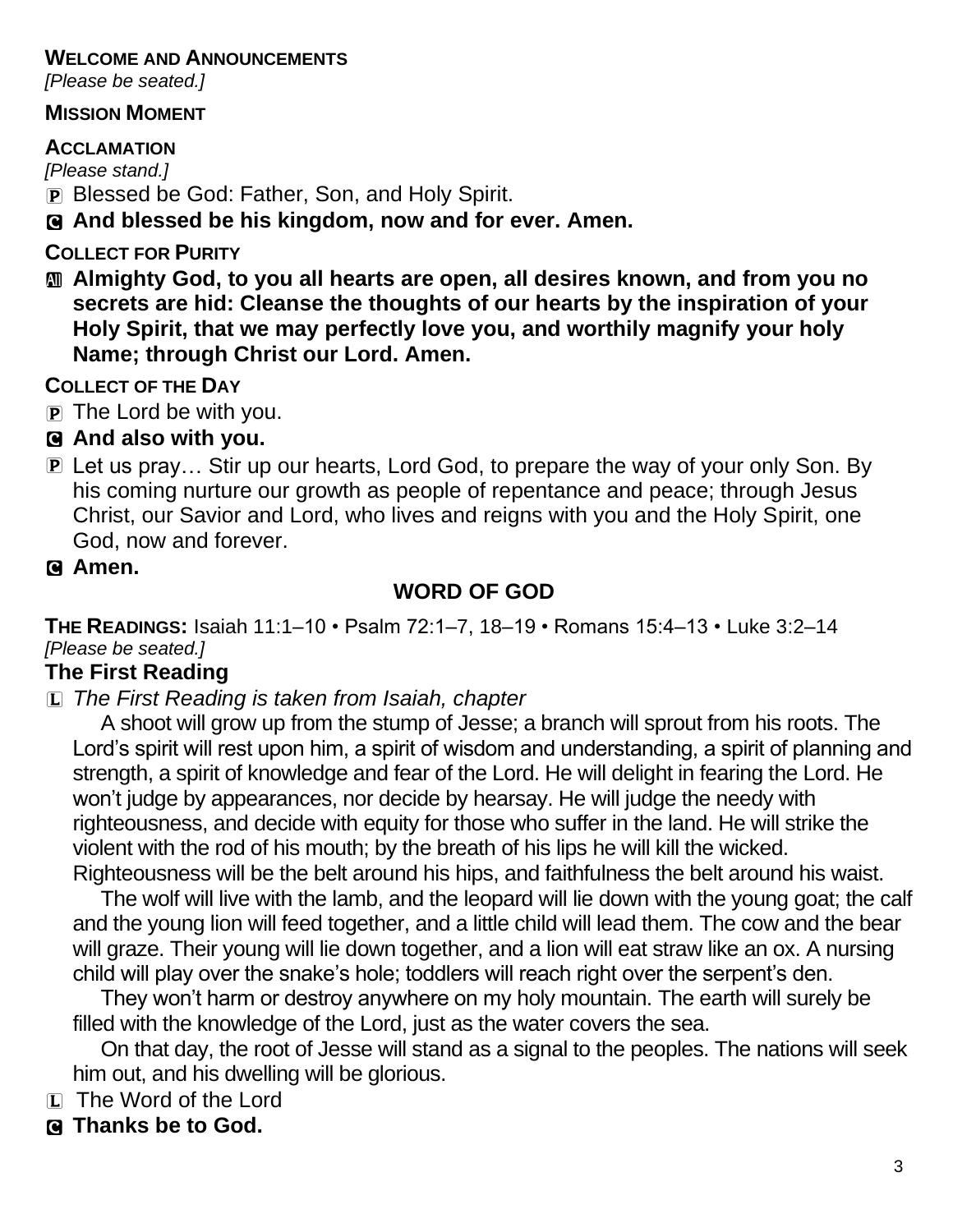**m** Send us, O God, the One whose reign Will make your justice known, *Who will deal fairly with your land, The poor, and all your own,*

> *Who will defend the needy poor And make oppression cease; Let every mountain, every hill, Bring righteousness and peace.*

*Send us the One who will endure While sun and moon remain And who will come like springtime showers And as refreshing rain.* 

*In that day let all those who live In righteousness increase, And till the moon shall be no more, Let there be ample peace.*

# **The Second Reading**

L *The Second Reading is taken from* Romans, *Chapter 15*…

Whatever was written in the past was written for our instruction so that we could have hope through endurance and through the encouragement of the scriptures. May the God of endurance and encouragement give you the same attitude toward each other, similar to Christ Jesus' attitude. That way you can glorify the God and Father of our Lord Jesus Christ together with one voice.

So welcome each other, in the same way that Christ also welcomed you, for God's glory. I'm saying that Christ became a servant of those who are circumcised for the sake of God's truth, in order to confirm the promises given to the ancestors, and so that the Gentiles could glorify God for his mercy.

As it is written, *Because of this I will confess you among the Gentiles, and I will sing praises to your name.* And again, it says, *Rejoice, Gentiles, with his people.* And again, *Praise the Lord, all you Gentiles, and all the people should sing his praises.* And again, Isaiah says, *There will be a root of Jesse, who will also rise to rule the Gentiles. The Gentiles will place their hope in him.*

May the God of hope fill you with all joy and peace in faith so that you overflow with hope by the power of the Holy Spirit.

L The Word of the Lord.

C **Thanks be to God.**

**ACCLAMATION** *Word of God [Please stand.]*

*m Word of God, come down on earth, living rain from heav'n descending; touch our hearts and bring to birth faith and hope and love unending. Word almighty, we revere you; Word made flesh, we long to hear you.*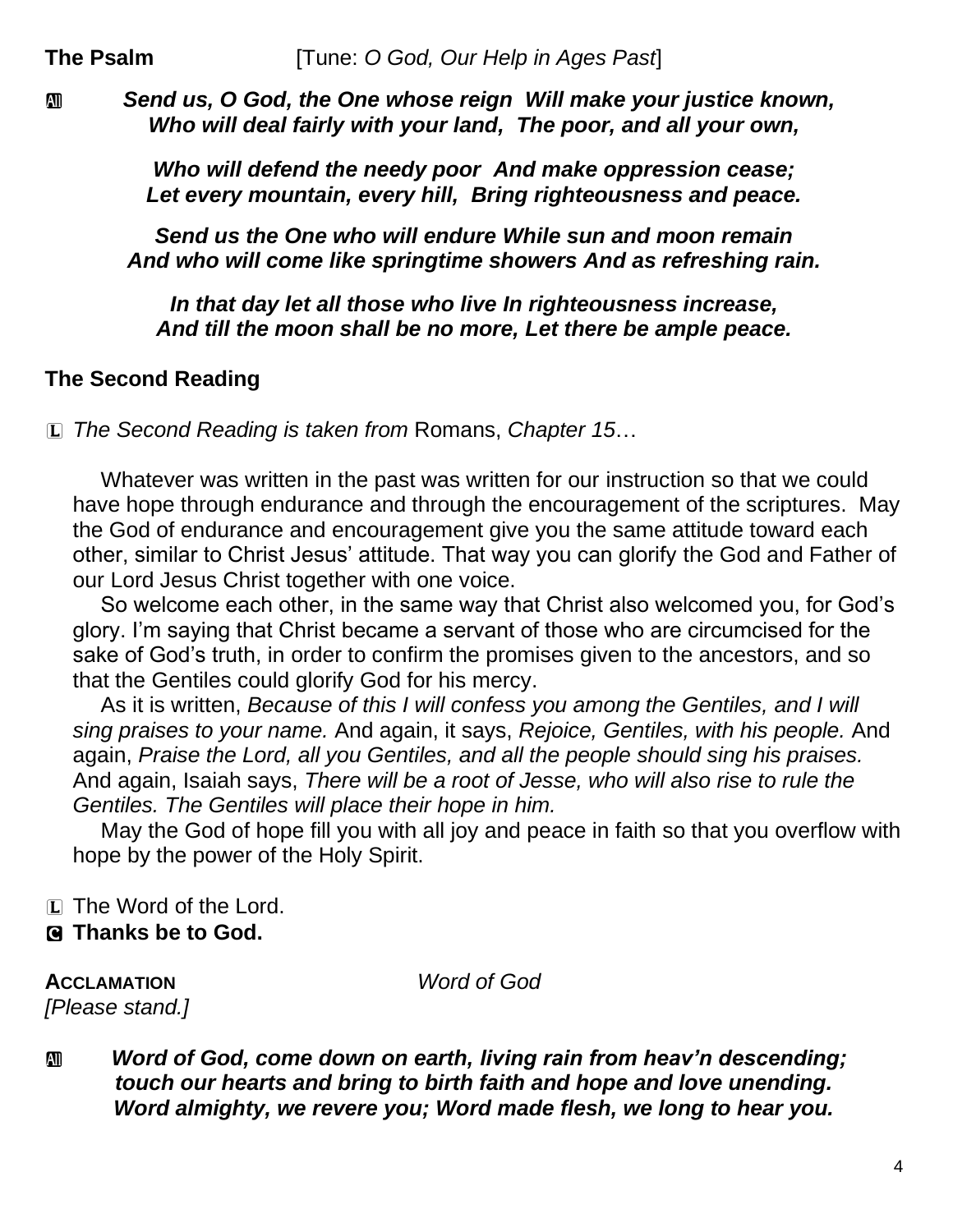# **The Gospel**

D The Holy Gospel of our Lord Jesus Christ according to Luke.

## C **Glory to you, Lord Christ.**

D In those days John the Baptist appeared in the desert of Judea announcing, "Change your hearts and lives! Here comes the kingdom of heaven!" He was the one of whom Isaiah the prophet spoke when he said:

The voice of one shouting in the wilderness, "Prepare the way for the Lord; make his paths straight."

John wore clothes made of camel's hair, with a leather belt around his waist. He ate locusts and wild honey.

People from Jerusalem, throughout Judea, and all around the Jordan River came to him. As they confessed their sins, he baptized them in the Jordan River. Many Pharisees and Sadducees came to be baptized by John. He said to them, "You children of snakes! Who warned you to escape from the angry judgment that is coming soon? Produce fruit that shows you have changed your hearts and lives. And don't even think about saying to yourselves, Abraham is our father. I tell you that God is able to raise up Abraham's children from these stones. The ax is already at the root of the trees. Therefore, every tree that doesn't produce good fruit will be chopped down and tossed into the fire. I baptize with water those of you who have changed your hearts and lives. The one who is coming after me is stronger than I am. I'm not worthy to carry his sandals. "He will baptize you with the Holy Spirit and with fire. The shovel he uses to sift the wheat from the husks is in his hands. He will clean out his threshing area and bring the wheat into his barn. But he will burn the husks with a fire that can't be put out."

D The Gospel of the Lord.

# C **Praise to you, Lord Christ.**

#### **Sermon** Maureen Belote

*[Please be seated.]*

#### **Sermon Hymn** *On Jordan's Bank*

*[Please stand.]*

*On Jordan's bank the Baptist's cry announces that the Lord is nigh; awake and harken, for he brings glad tidings of the King of kings!*

*Then cleansed be ev'ry life from sin; make straight the way for God within, and let us all our hearts prepare for Christ to come and enter there.*

*We hail you as our Savior, Lord, our refuge and our great reward; without your grace we waste away like flow'rs that wither and decay.*

*Stretch forth your hand, our health restore, and make us rise to fall no more; oh, let your face upon us shine and fill the world with love divine.*

*All praise to you, eternal Son, whose advent has our freedom won, whom with the Father we adore, and Holy Spirit, evermore.*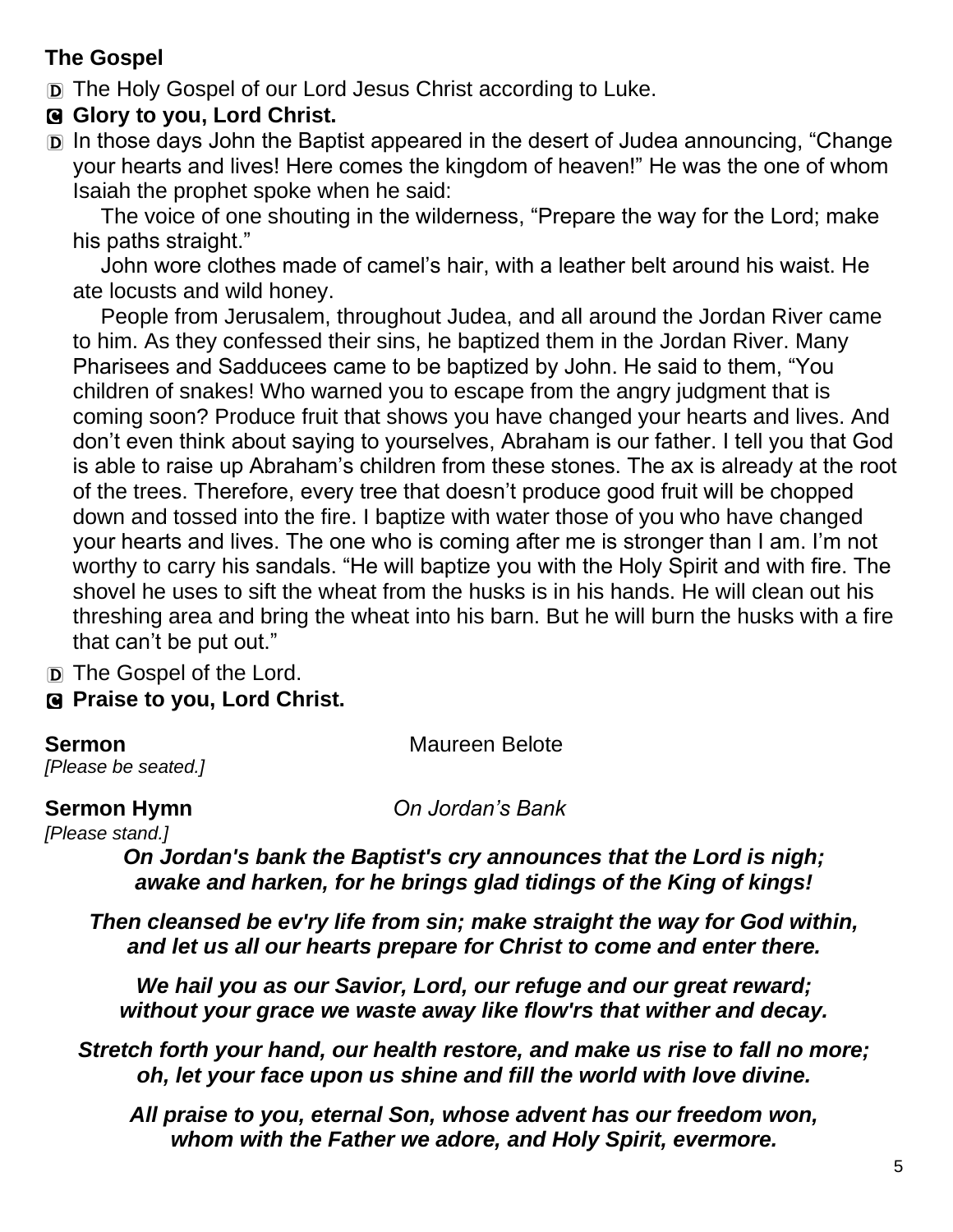a **We believe in one God, the Father, the Almighty, maker of heaven and earth, of all that is, seen and unseen.**

**We believe in one Lord, Jesus Christ, the only Son of God, eternally begotten of the Father, God from God, Light from Light, true God from true God, begotten, not made, of one Being with the Father. Through him all things were made. For us and for our salvation he came down from heaven: by the power of the Holy Spirit he became incarnate from the Virgin Mary, and was made man. For our sake he was crucified under Pontius Pilate; he suffered death and was buried. On the third day he rose again in accordance with the Scriptures; he ascended into heaven and is seated at the right hand of the Father. He will come again in glory to judge the living and the dead, and his kingdom will have no end.**

**We believe in the Holy Spirit, the Lord, the giver of life, who proceeds from the Father and the Son. With the Father and the Son he is worshiped and glorified. He has spoken through the Prophets. We believe in one holy catholic and apostolic Church. We acknowledge one baptism for the forgiveness of sins. We look for the resurrection of the dead, and the life of the world to come. Amen.**

### **PRAYERS OF THE PEOPLE**

*[Please sit, stand, or kneel, as you prefer.]*

- D Let us pray for the Church and for the world.
- L Grant, Almighty God, that all who confess your Name may be united in your truth, live together in your love, and reveal your glory in the world. *Silence...*We pray in love.
- C **Amen. Come, Lord Jesus.**
- L Guide the people of this land, and of all the nations, in the ways of justice and peace; that we may honor one another and serve the common good. *Silence...* We pray in love.

#### C **Amen. Come, Lord Jesus.**

- L Give us all a reverence for the earth as your own creation, that we may use its resources rightly in the service of others and to your honor and glory. We give you thanks for the flowers given by Maureen and Gene Belote in thanksgiving for Episcopal Relief and Developments One Thousand Days of Love and by Wayne and Jane Morris to the glory of God and in loving memory of Patrick Morris. *Silence...* We pray in love.
- C **Amen. Come, Lord Jesus.**
- L Bless all whose lives are closely linked with ours, and grant that we may serve Christ in them, and love one another as he loves us. We thank you for all the blessings of this life [especially . . . *read items from notebook*.] *Silence...* We pray in love.
- C **Amen. Come, Lord Jesus.**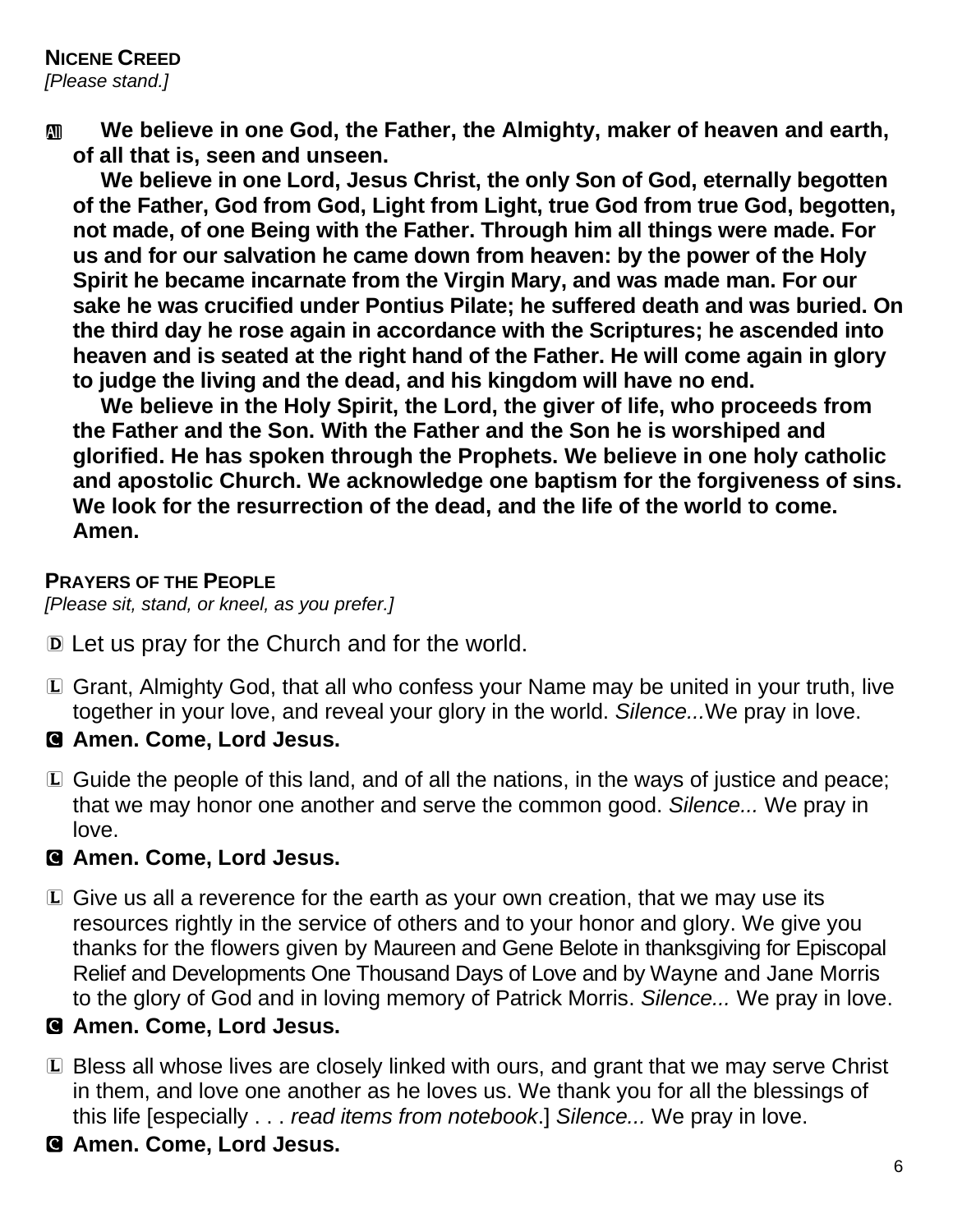L Comfort and heal all those who suffer in body, mind, or spirit; give them courage and hope in their troubles, especially [*read names from notebook*...] and those we now name aloud or in our hearts [*leave time*...]. Bring them the joy of your salvation. *Silence...* We pray in love.

# C **Amen. Come, Lord Jesus.**

- L We commend to your mercy all who have died, [especially . . . *read names from notebook*...]. We pray also for those we now name aloud or in our hearts [*leave time..*.]; that your will for them may be fulfilled; and we pray that we may share with all your saints in your eternal kingdom. *Silence...* We pray in love.
- C **Amen. Come, Lord Jesus.**
- L These things and all for which we pray, we ask in the name of your Son, Jesus Christ our Lord and Savior.
- C **Amen.**

# **CONFESSION & ABSOLUTION**

[*Please stand or kneel.*]

- D Let us confess our sins against God and our neighbor. *[Silence is kept.]* Most merciful God . . .
- C **we confess that we have sinned against you in thought, word, and deed, by what we have done, and by what we have left undone. We have not loved you with our whole heart; we have not loved our neighbors as ourselves. We are truly sorry and we humbly repent. For the sake of your Son Jesus Christ, have mercy on us and forgive us; that we may delight in your will, and walk in your ways, to the glory of your Name. Amen.**
- P Almighty God have mercy on you, forgive you all your sins through our Lord Jesus Christ, strengthen you in all goodness, and by the power of the Holy Spirit keep you in eternal life.
- C **Amen.**

# **PRAYERS AND BLESSINGS**

*[Those celebrating birthdays, anniversaries or special occasions may receive an individual blessing.]*

# **CHILDREN'S MESSAGE**

# **THE GREETING OF PEACE**

*[Please stand.]*

- **P** The peace of the Lord be always with you.
- C **And also with you.** [*All may greet one another in the name of the Lord.*]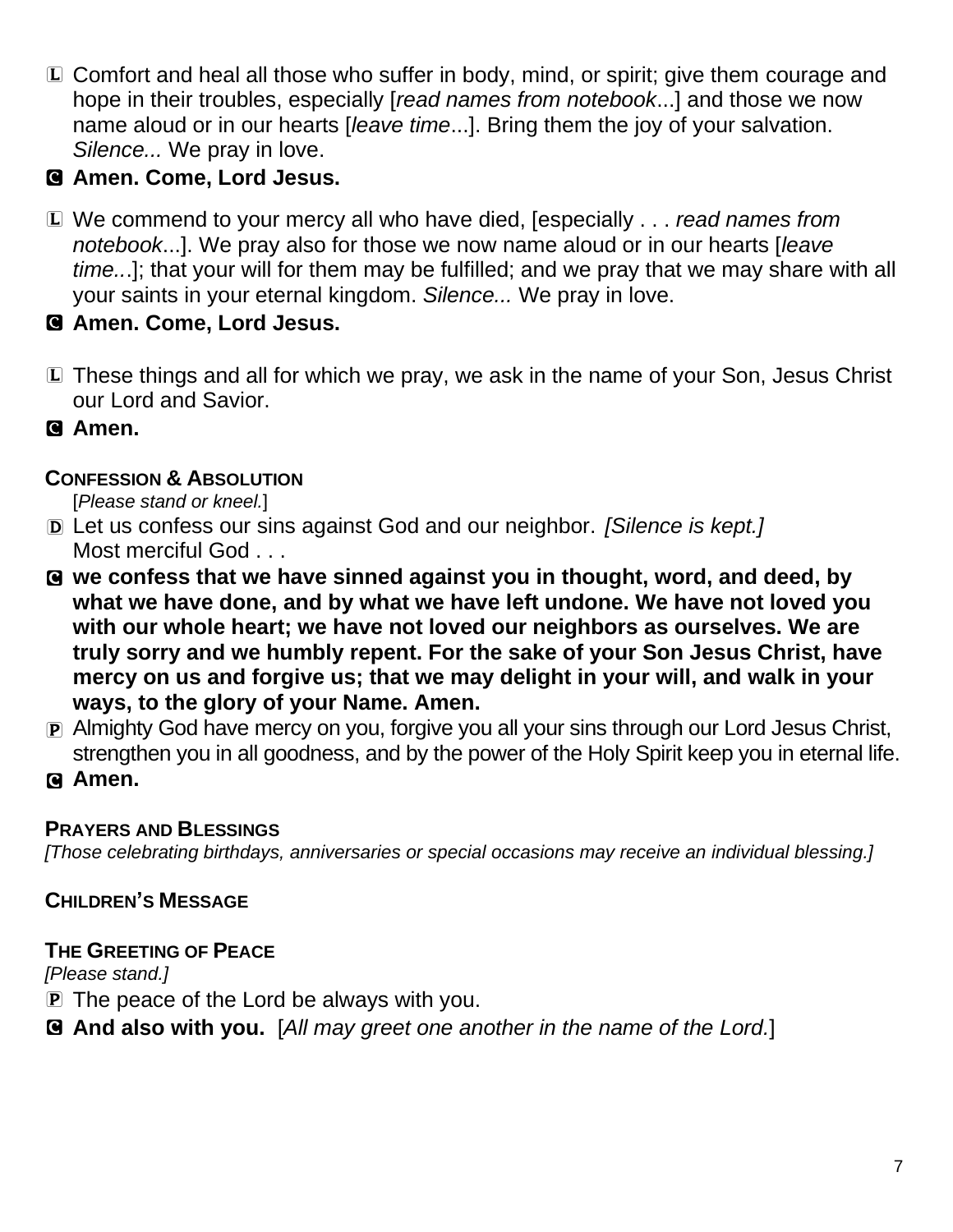# **THE HOLY COMMUNION**

## **OFFERTORY SENTENCE**

D Let us with gladness present the offerings and oblations of our life and labor to the Lord.

*[If this is your first time worshiping with us, please let your offering be only the completed blue guest card, and let this service be our gift to you.]*

**OFFERTORY A Universal Blessing A. Parker** 

#### *[Please be seated.]*

**PRESENTATION** *[Please stand when the offering plates are given to the Deacon.]*

D We gladly present the fruits of our lives to the God who creates us, redeems us and sustains us. May we have the grace to use them to heal God's world.

**PRESENTATION HYMN** *God of the Fertile Fields*

# *Cod of the fertile fields, shaper of earth that yields our daily bread: forth from your bounteous hand come gifts your love has planned, that all in every land be clothed and fed.*

# *We would be stewards true, holding in trust from you all that you give; help us in love to share, teach us like you to care for people everywhere, that all may live.*

**THE GREAT THANKSGIVING:** Eucharistic Prayer A

- $\mathbf{P}$  The Lord be with you.
- C **And also with you.**
- P Lift up your hearts.
- C **We lift them to the Lord.**
- P Let us give thanks to the Lord our God.
- C **It is right to give him thanks and praise.**
- P It is right, and a good and joyful thing, always and every where to give thanks to you, Father Almighty, Creator of heaven and earth, because you sent your beloved Son to redeem us from sin and death, and to make us heirs in him of everlasting life; that when he shall come again in power and great triumph to judge the world, we may without shame or fear rejoice to behold his appearing. Therefore, we praise you, joining our voices with Angels and Archangels and with all the company of heaven, who for ever sing this hymn to proclaim the glory of your Name: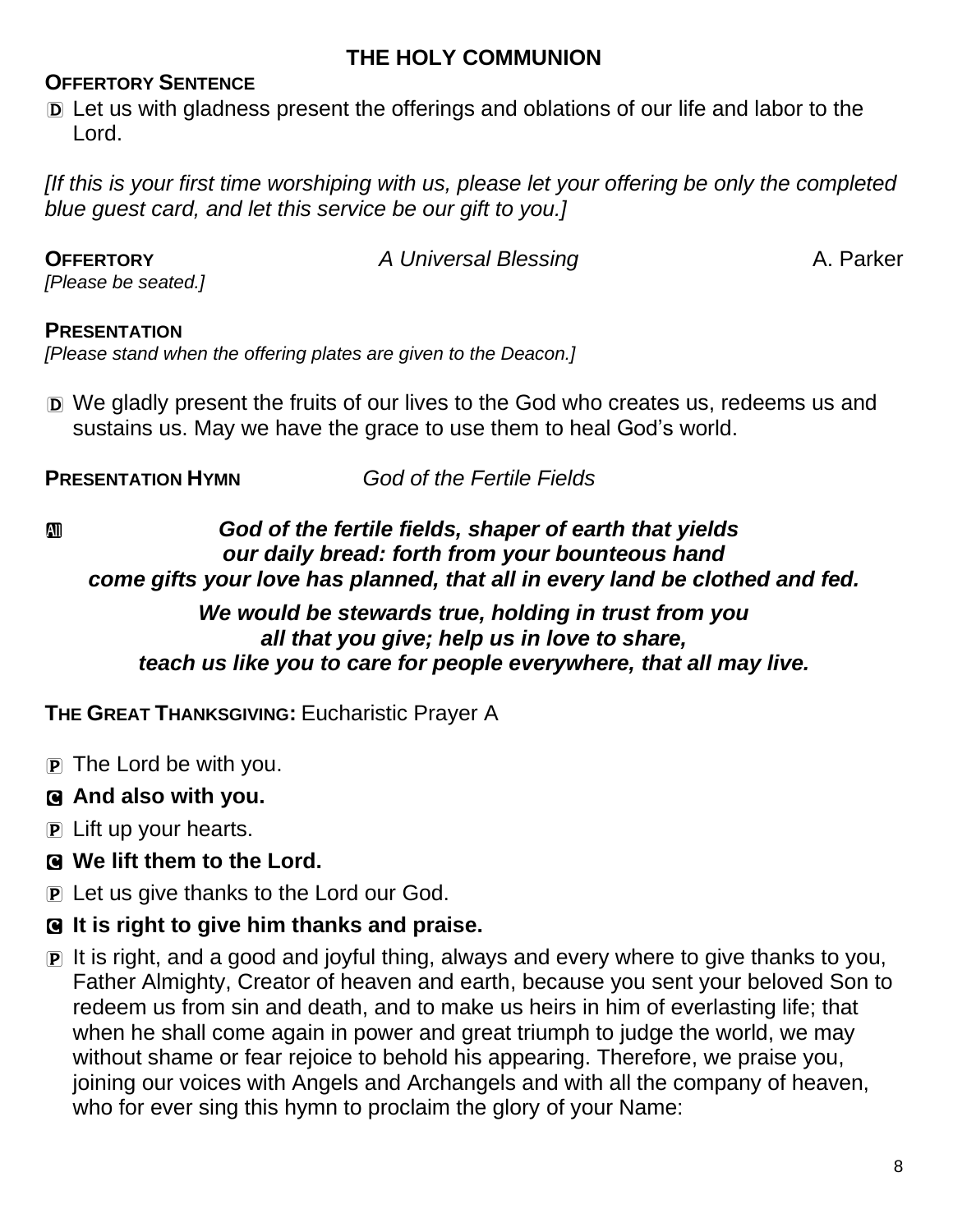

*[Please stand or kneel, as you choose.]*

- P Holy and gracious Father: In your infinite love you made us for yourself, and, when we had fallen into sin and become subject to evil and death, you, in your mercy, sent Jesus Christ, your only and eternal Son, to share our human nature, to live and die as one of us, to reconcile us to you, the God and Father of all.
- P He stretched out his arms upon the cross, and offered himself, in obedience to your will, a perfect sacrifice for the whole world.

On the night he was handed over to suffering and death, our Lord Jesus Christ took bread; and when he had given thanks to you, he broke it, and gave it to his disciples, and said, "Take, eat: This is my Body, which is given for you. Do this for the remembrance of me."

After supper he took the cup of wine; and when he had given thanks, he gave it to them, and said, "Drink this, all of you: This is my Blood of the new Covenant, which is shed for you and for many for the forgiveness of sins. Whenever you drink it, do this for the remembrance of me." Therefore we proclaim the mystery of faith: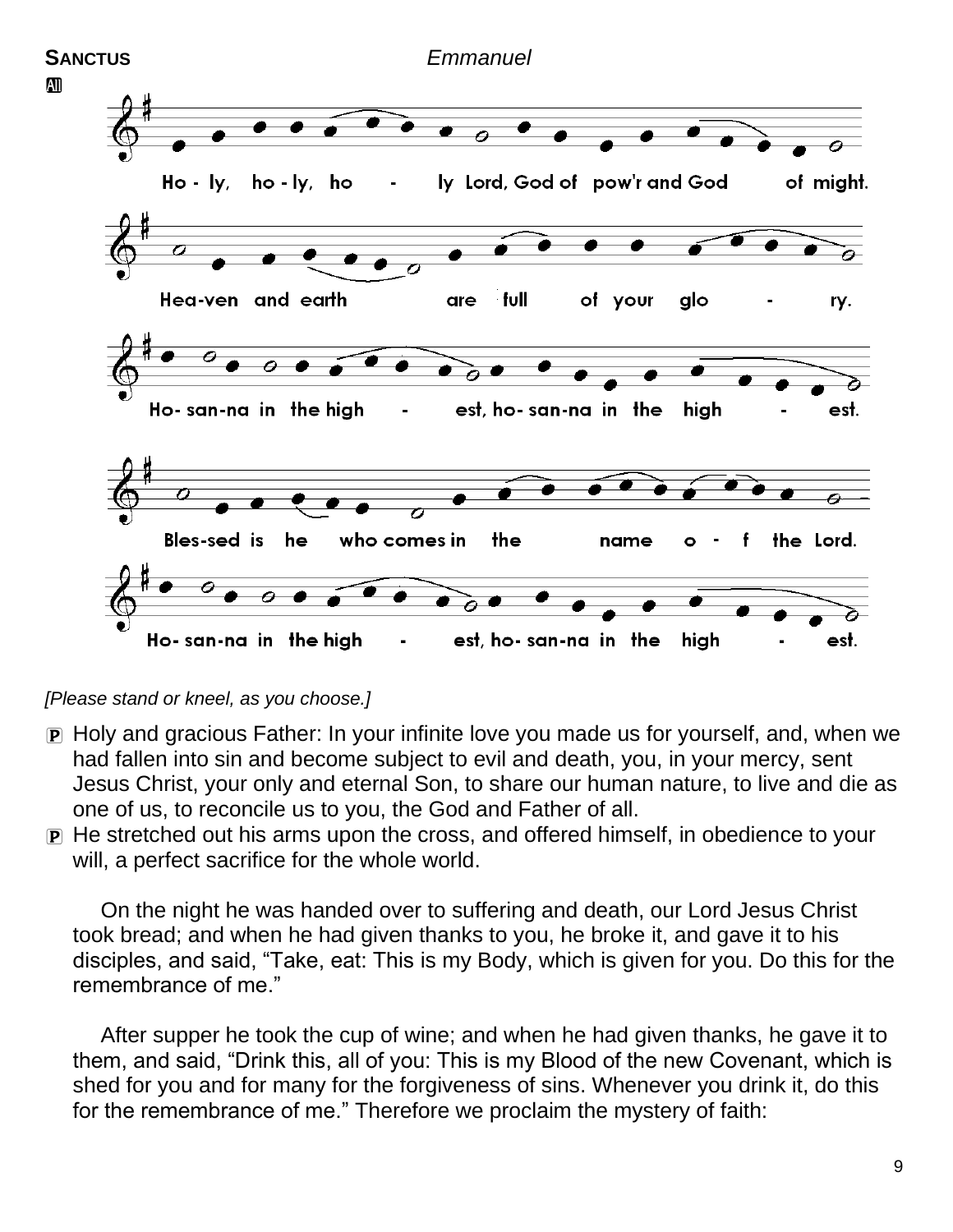$\text{m}$  **Christ has died. Christ is risen. Christ will come again.** 

**We celebrate the memorial of our redemption, O Father, in this sacrifice of praise and thanksgiving. Recalling his death, resurrection, and ascension, we offer you these gifts.**

**Sanctify them by your Holy Spirit to be for your people the Body and Blood of your Son, the holy food and drink of new and unending life in him. Sanctify us also that we may faithfully receive this holy Sacrament, and serve you in unity, constancy, and peace; and at the last day bring us with all your saints into the joy of your eternal kingdom.**

P All this we ask through your Son Jesus Christ: By him, and with him, and in him, in the unity of the Holy Spirit all honor and glory is yours, Almighty Father, now and for ever.



# **THE LORD'S PRAYER**

- P And now as our Savior Christ has taught us, we are bold to say:
- a **Our Father, who art in heaven, hallowed be thy Name, thy kingdom come, thy will be done, on earth as it is in heaven. Give us this day our daily bread. And forgive us our trespasses, as we forgive those who trespass against us. And lead us not into temptation, but deliver us from evil. For thine is the kingdom, and the power, and the glory, for ever and ever. Amen.**

#### **FRACTION**

- P The bread we break makes us one in Christ.
- C **Be known to us, Lord Jesus, in the breaking of the bread.**
- P The Gifts of God for the People of God. Take them in remembrance that Christ died for you, and feed on him in your hearts by faith, with thanksgiving.

[You may be seated. All are welcome at the Lord's Table. Please follow the directions of the usher, who will let you know when it's your turn to go to the altar rail. You may stand or kneel. To receive, hold your hands in front of you, one palm over the other. The priest will place a wafer there. You may either consume it immediately, and then sip from the cup of wine when it comes to you, or, you may wait and dip the wafer into the wine. When you are finished, please return to your seat by the side aisle.]

*Our Prayer Team will be in the south narthex (at the back of the church) during Holy Communion to pray with you for healing, guidance, thanksgiving, for a loved one, or anything else on your heart.*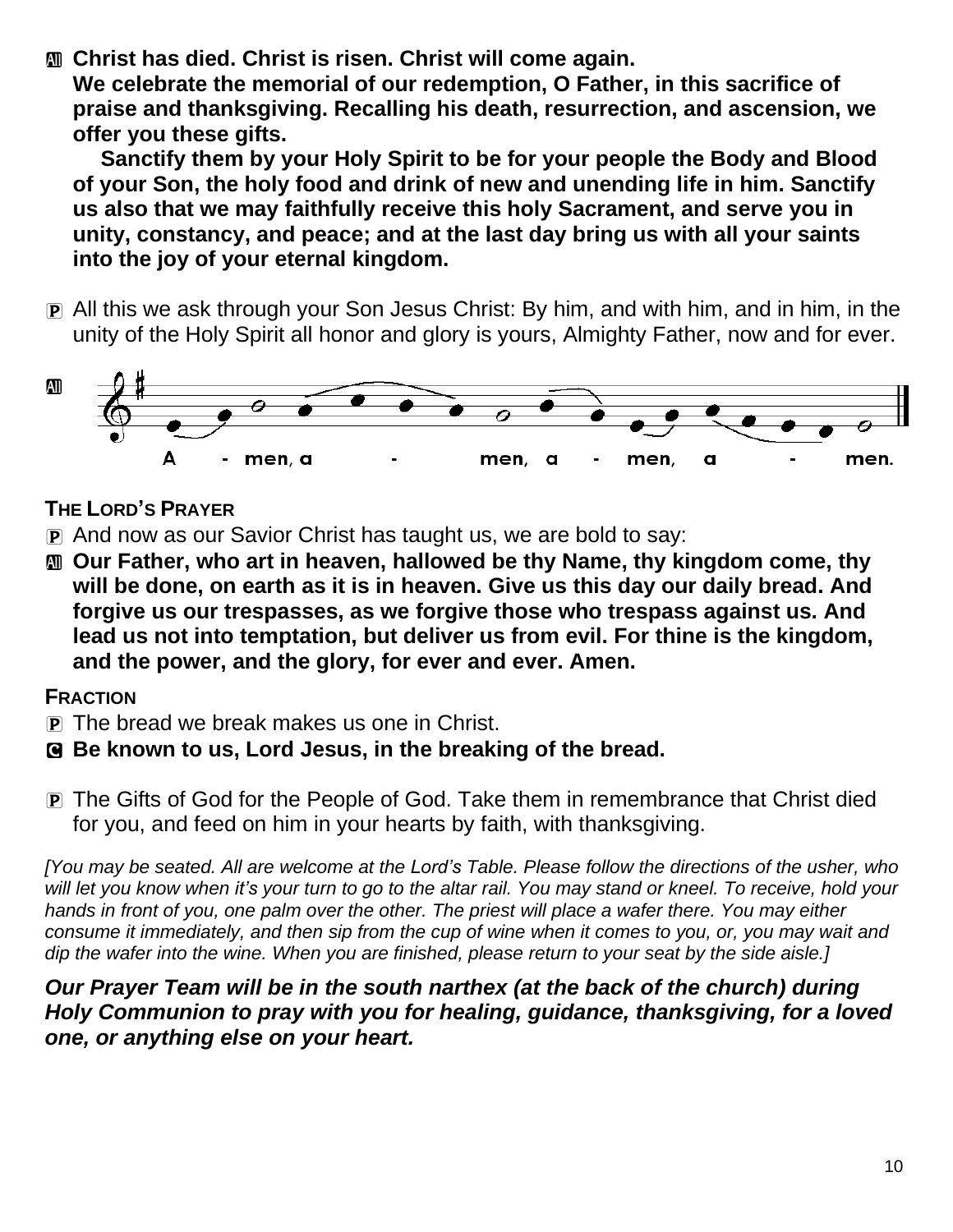*[Please remain seated.]*

# **COMMUNION CHANT** *WAIT FOR THE LORD*

*[Please repeat this chant until the musician stops playing the tune.]*



### **PRAYER AFTER COMMUNION**

*[Please stand or kneel, as you choose.]*

- $\mathbf{P}$  Let us pray...
- a **Almighty and everliving God, we thank you for feeding us with the spiritual food of the most precious Body and Blood of your Son our Savior Jesus Christ; and for assuring us in these holy mysteries that we are living members of the Body of your Son, and heirs of your eternal kingdom. And now, Father, send us out to do the work you have given us to do, to love and serve you as faithful witnesses of Christ our Lord. To him, to you, and to the Holy Spirit, be honor and glory, now and for ever. Amen.**

#### **THE BLESSING**

*[Please stand.]*

P The Lord calls us to prepare our hearts for the coming of the Day of the Lord by filling our lives with the promises of hope, the labors of love, the depths of joy, and the strengths of peace; go from here with the blessing of the Triune God: God the Father, God the Son, and God the Holy Spirit, this day and forever.

C **Amen.**